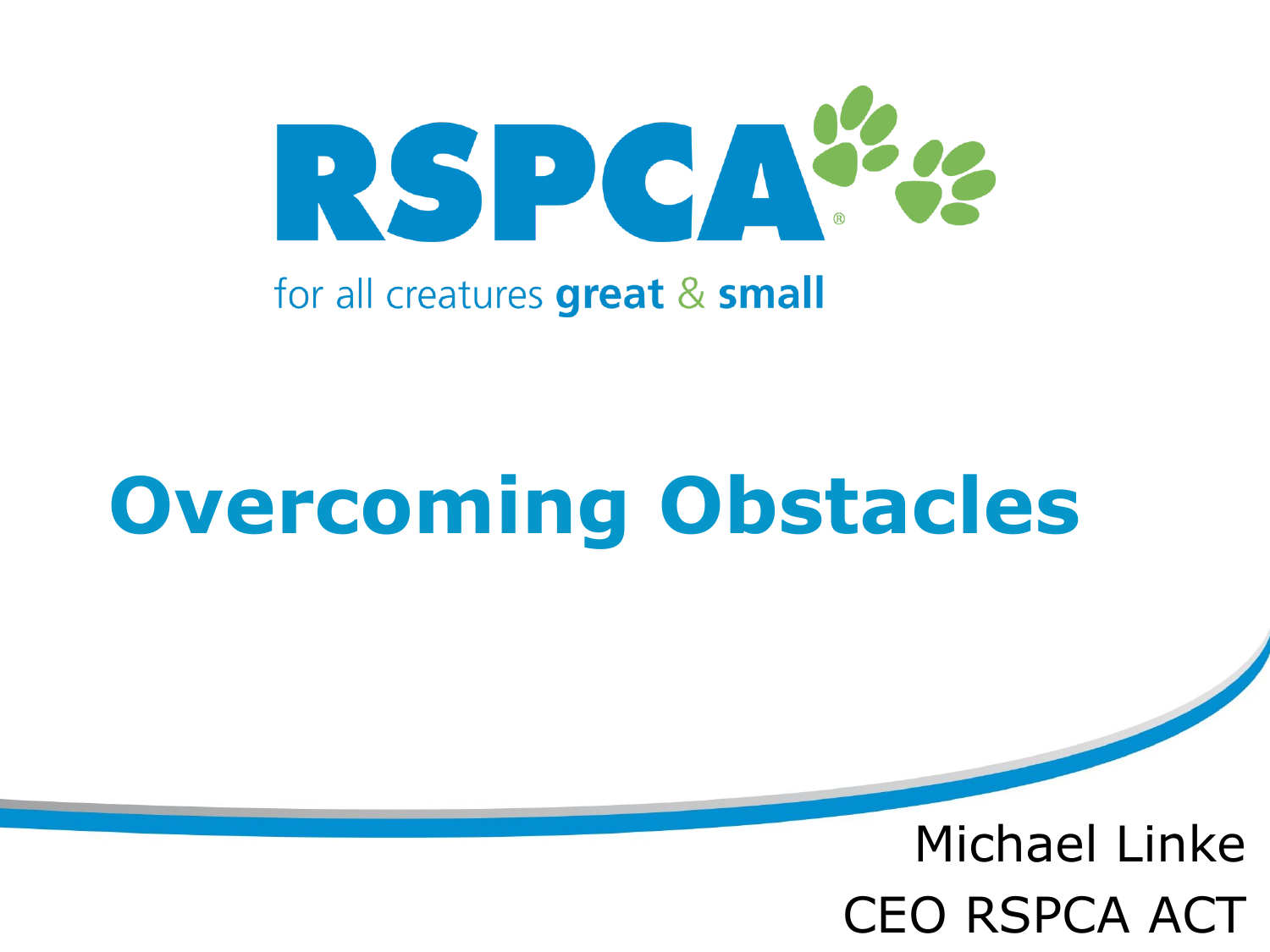### **My Obstacles**

•No sight in right eye •Limited sight in left eye •Trained tax lawyer – what's that got to do with animal welfare??

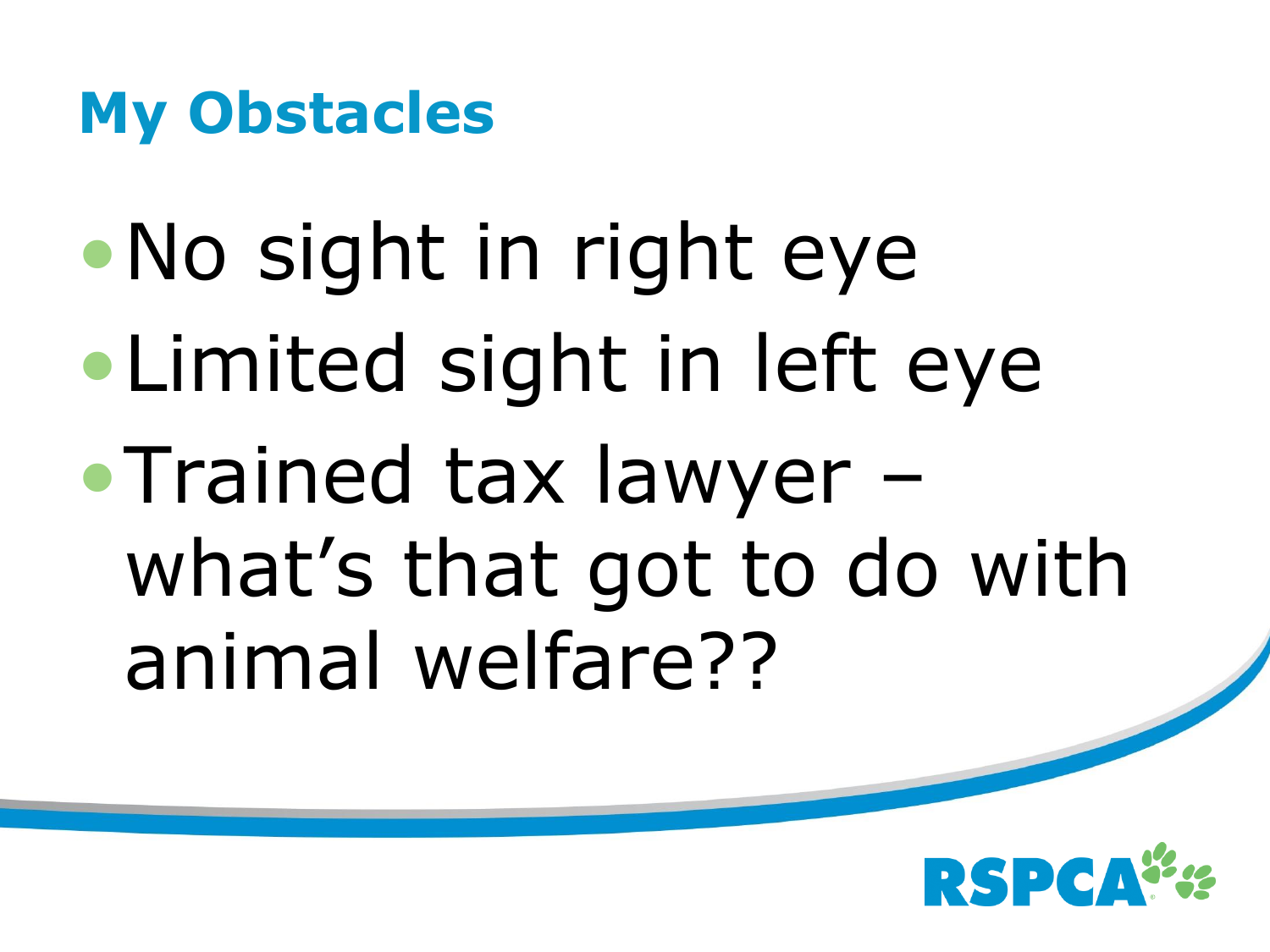### **So where is Canberra?**



Canberra is 372 km south west of Sydney.

Ø,

The national capital has a population of only 350,000 and is only 2,400 Square kilometres in size, 85% of that is bushland.

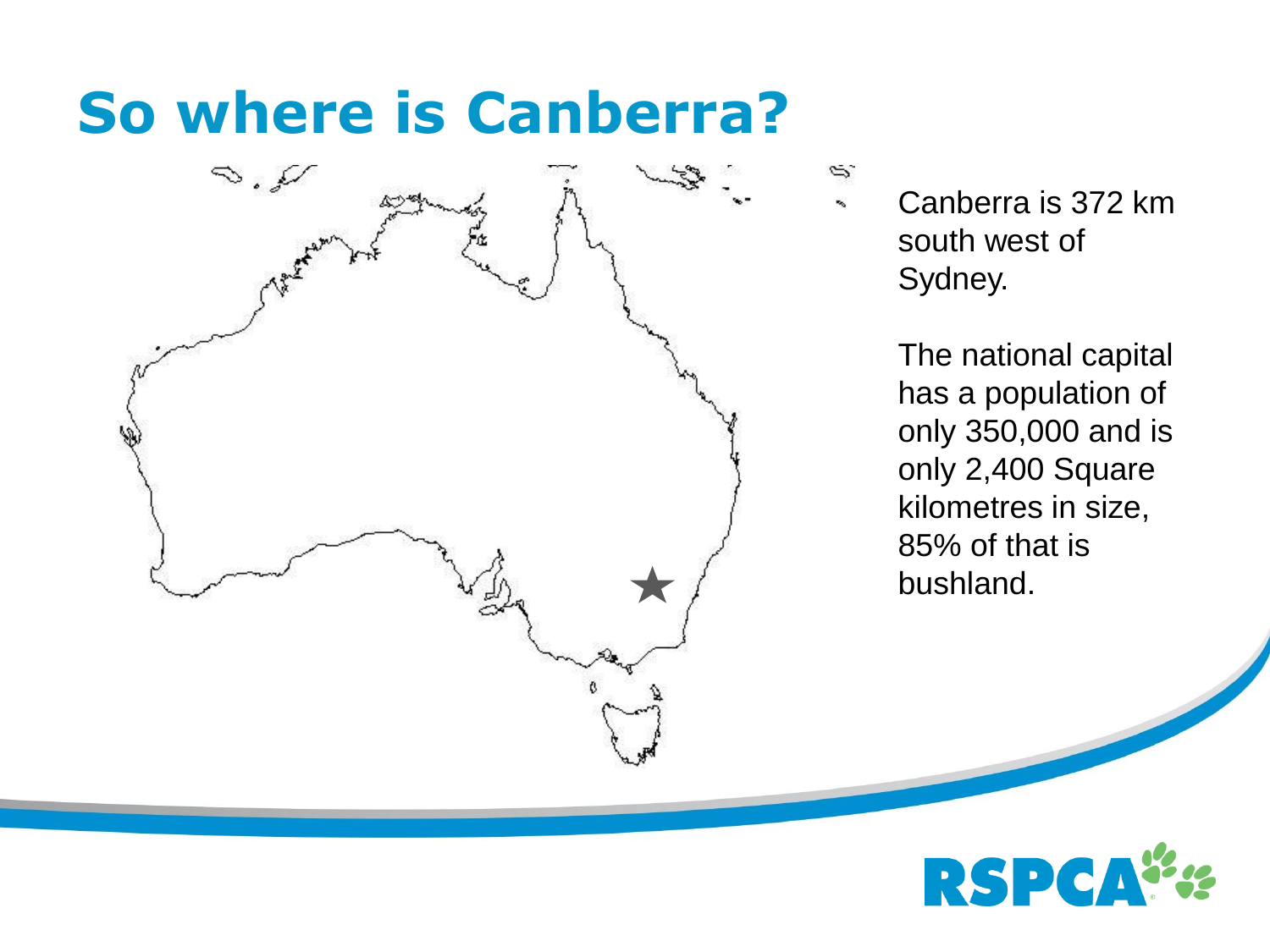**Their obstacles**

- •I've been surrendered
- •Where am I?
- •I'm sick, please help me!
- How should I act?
- •I'm a Pit Bull!

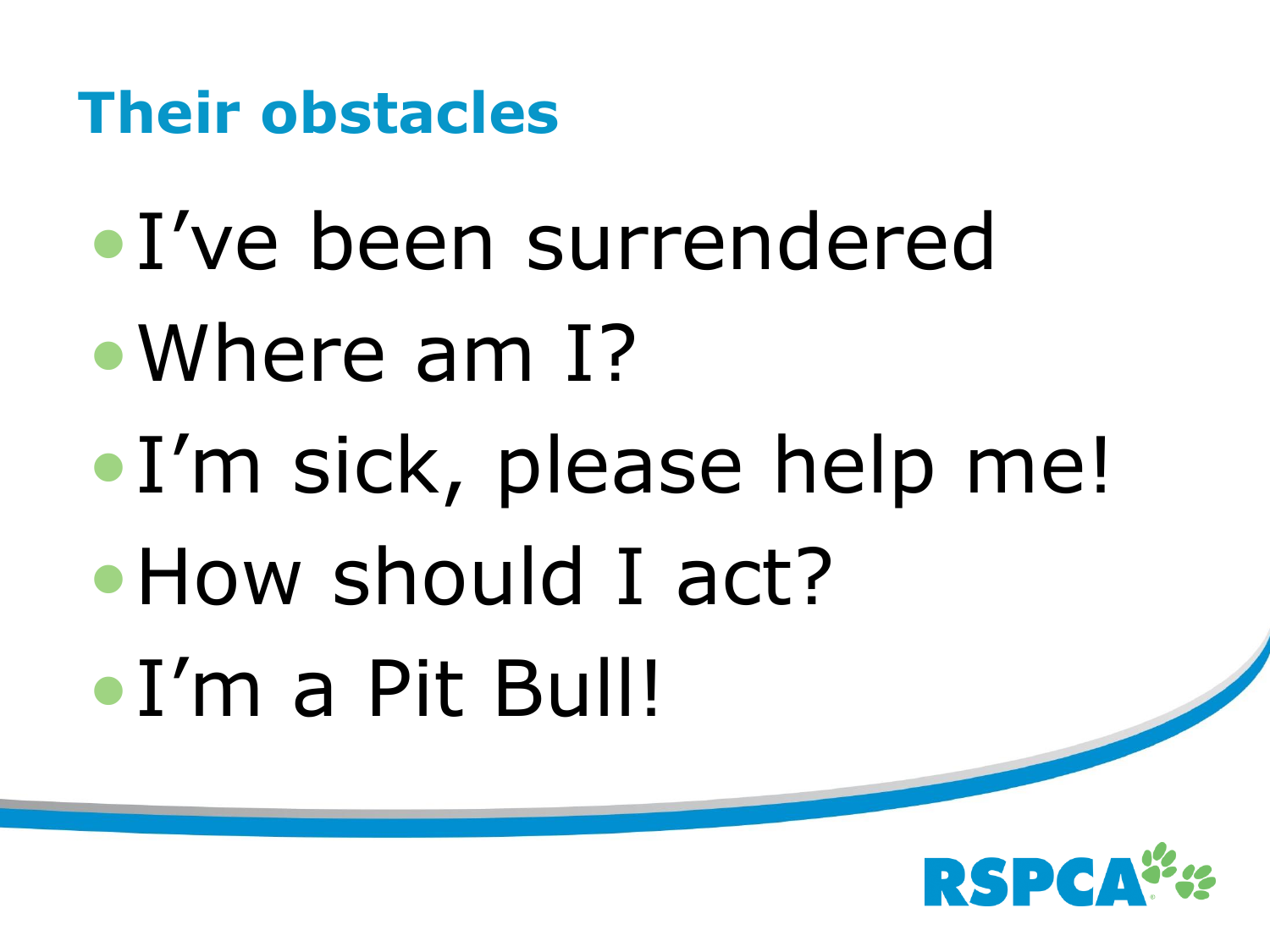### **I've been surrendered**

- Why
- Intervention Help Desk and Information
- Slow/Stem/Stop the inflow
- Solutions
	- Look outside the shelter
	- Access to support services

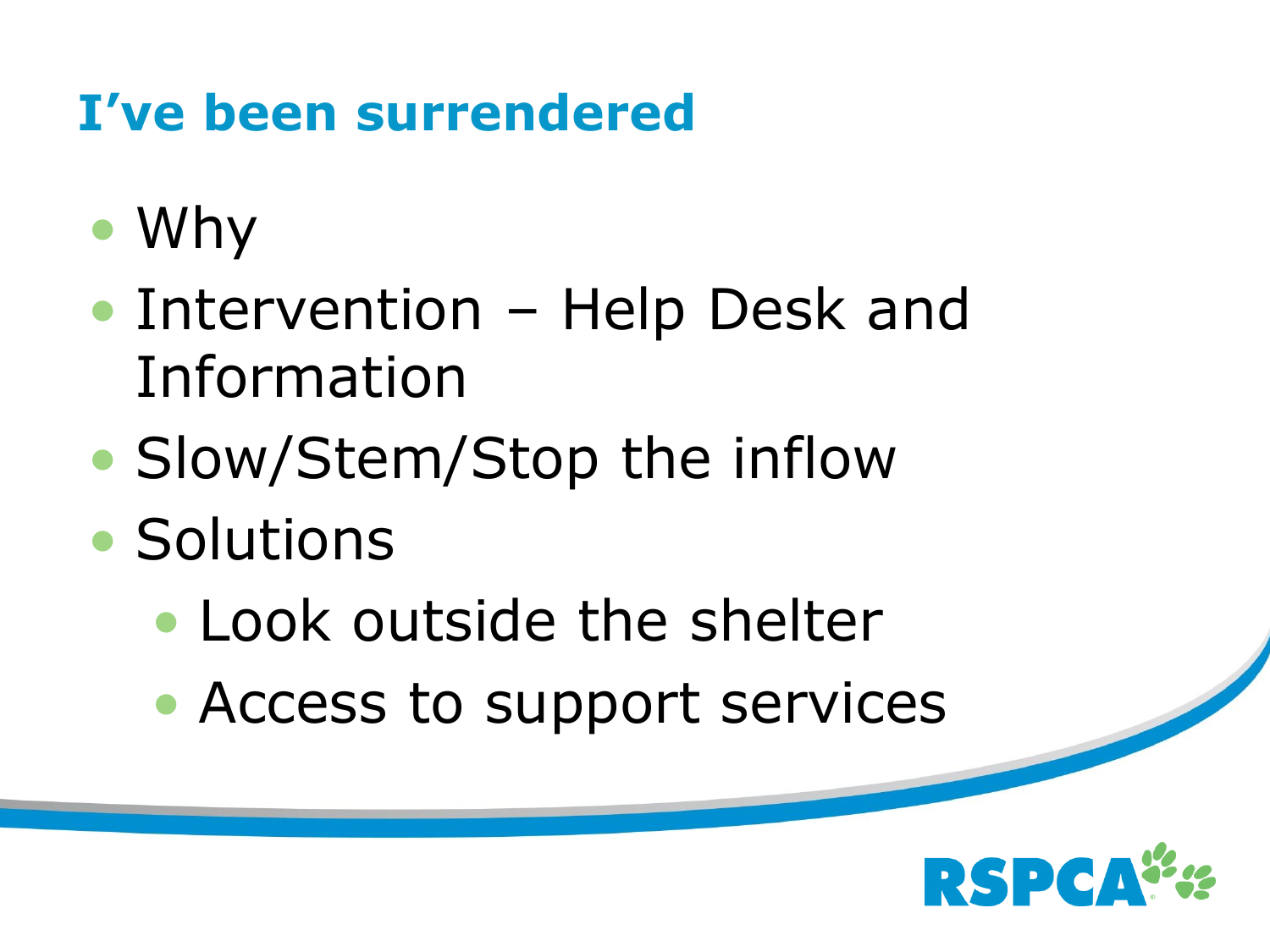### **Where am I?**

- I'm scared
- I'm hungry
- I'm in pain
- Settling in
- More animals through why delay desexing?

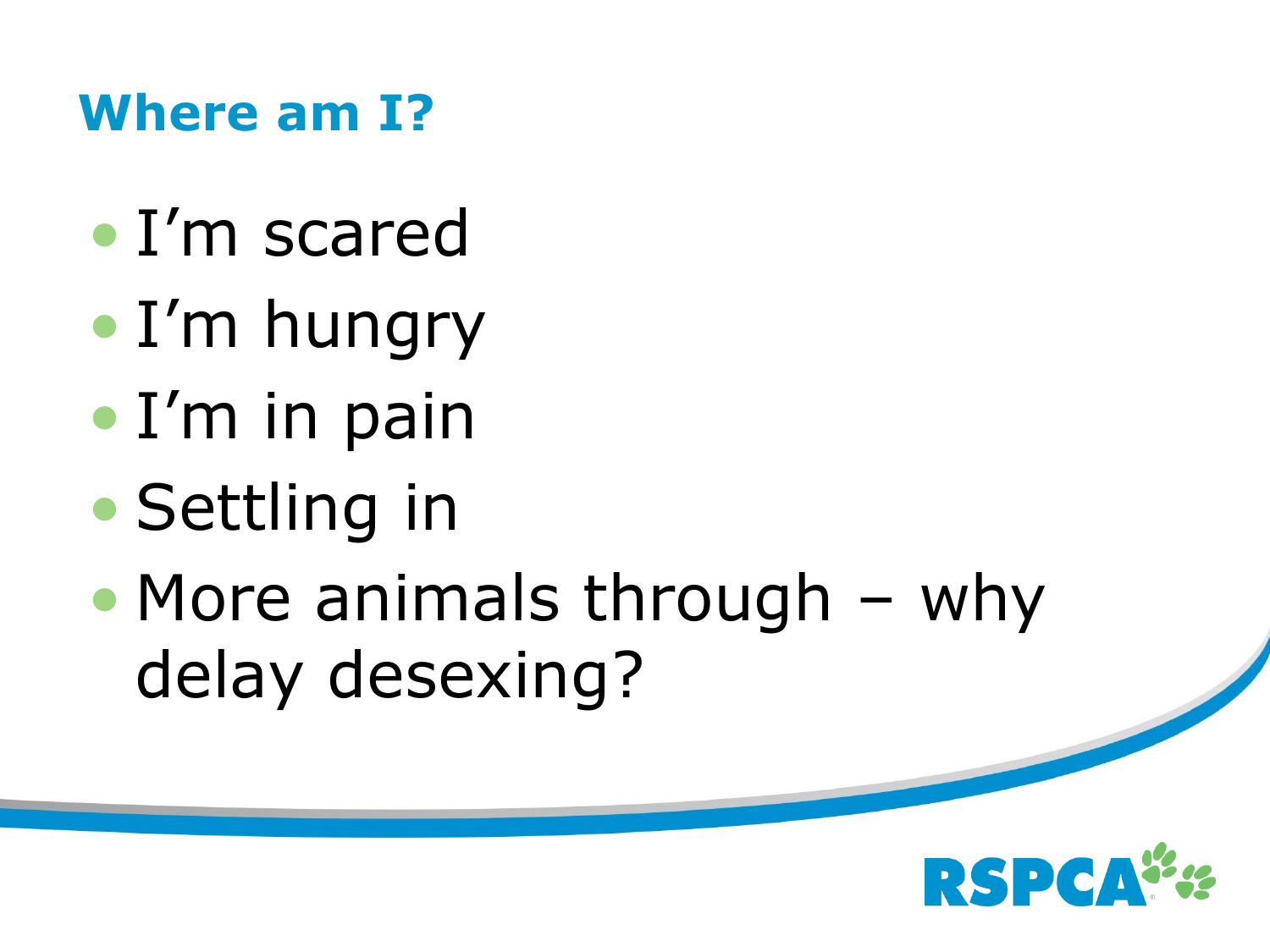### **I'm sick, please help me!**

- •Compassionate vets
- •Euthanasia is the last option
- •It's about culture in your shelter
- •Consider herd health

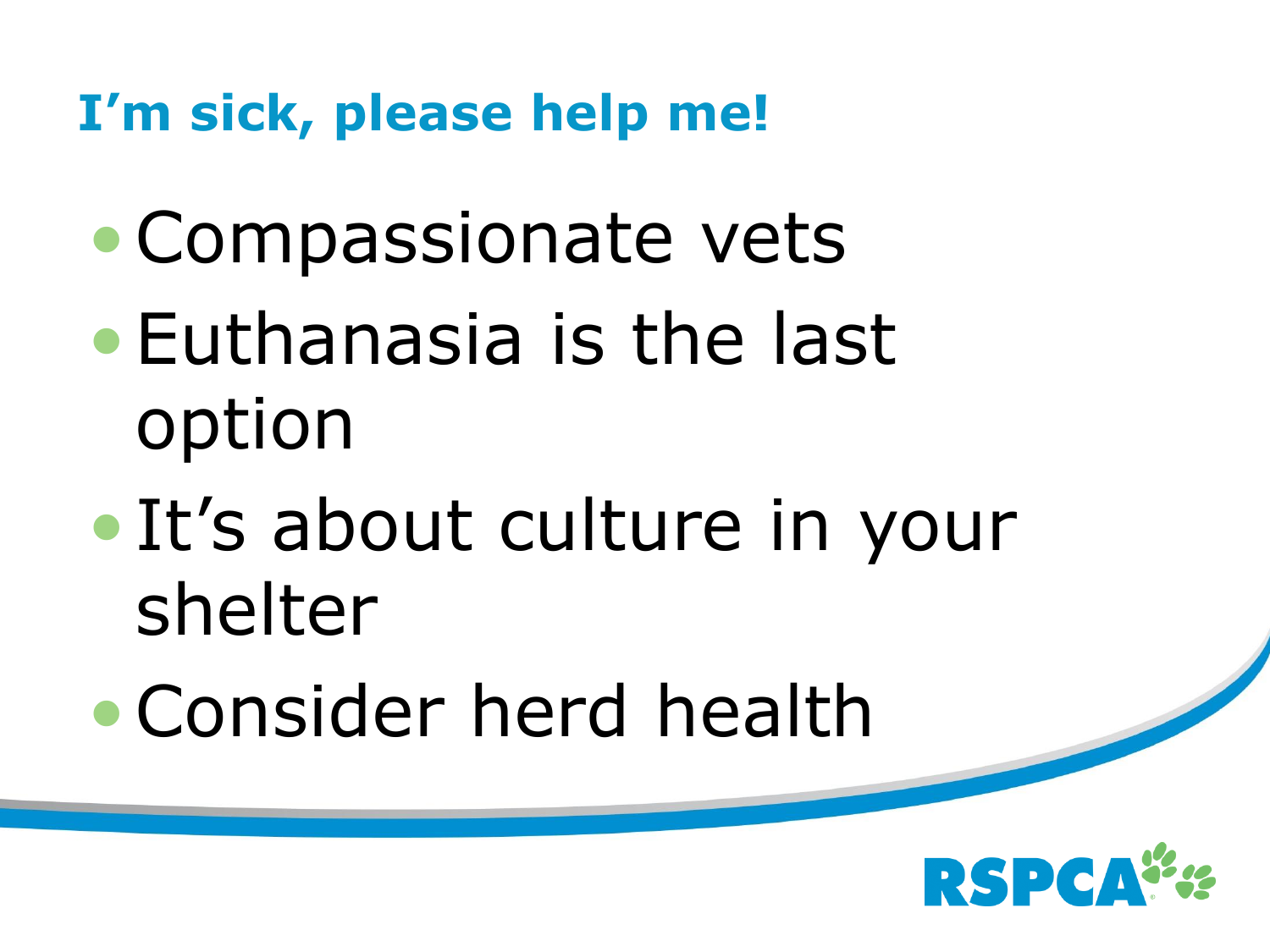**How should I act?**

• Temp Testing as a tool for euthanasia is rubbish

- •Modification programs are essential
- •Give them time

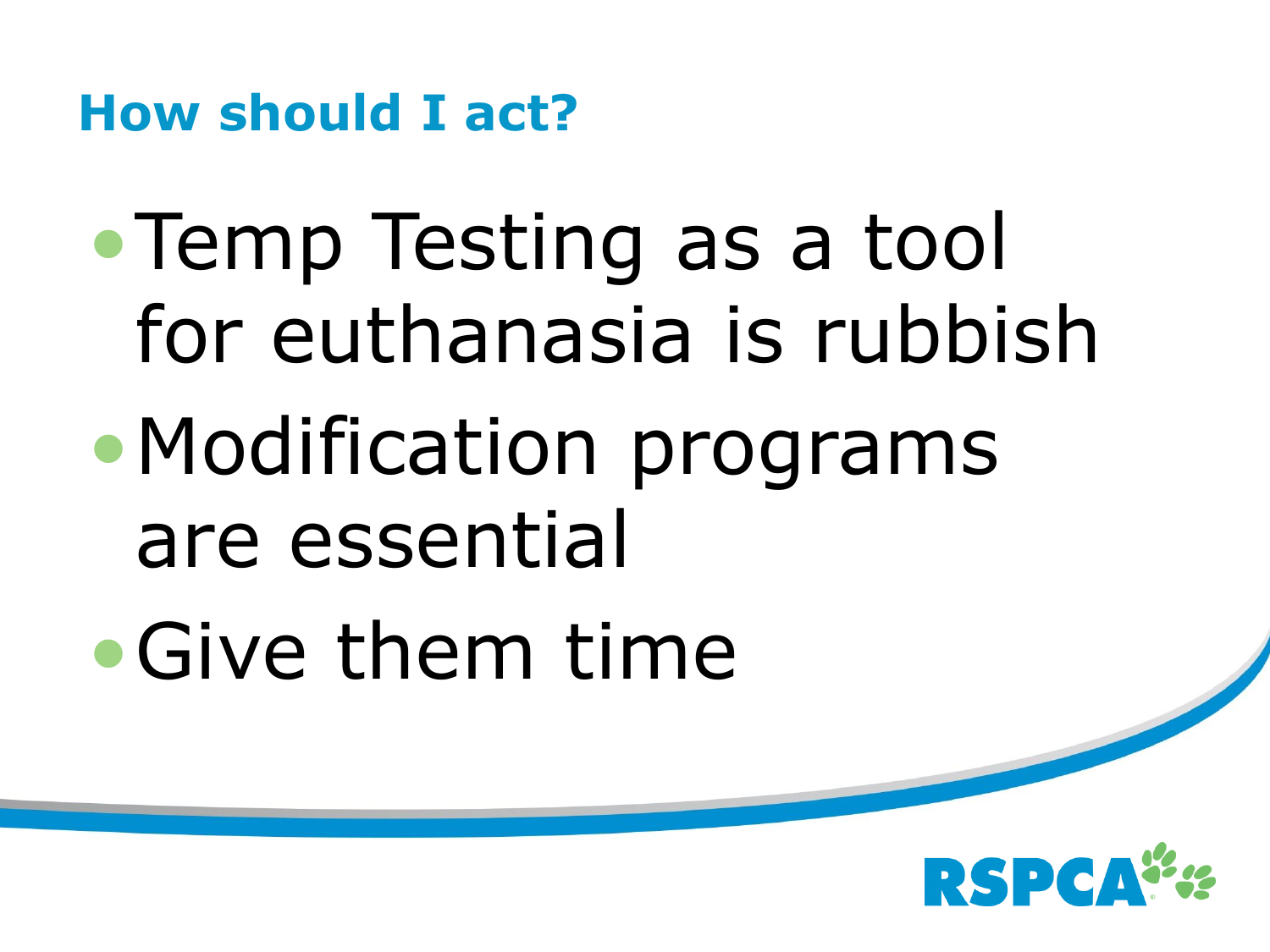**I'm a Pit Bull!**

# •Don't be fooled by stigmas •Be the voice of change •Be the voice of reason

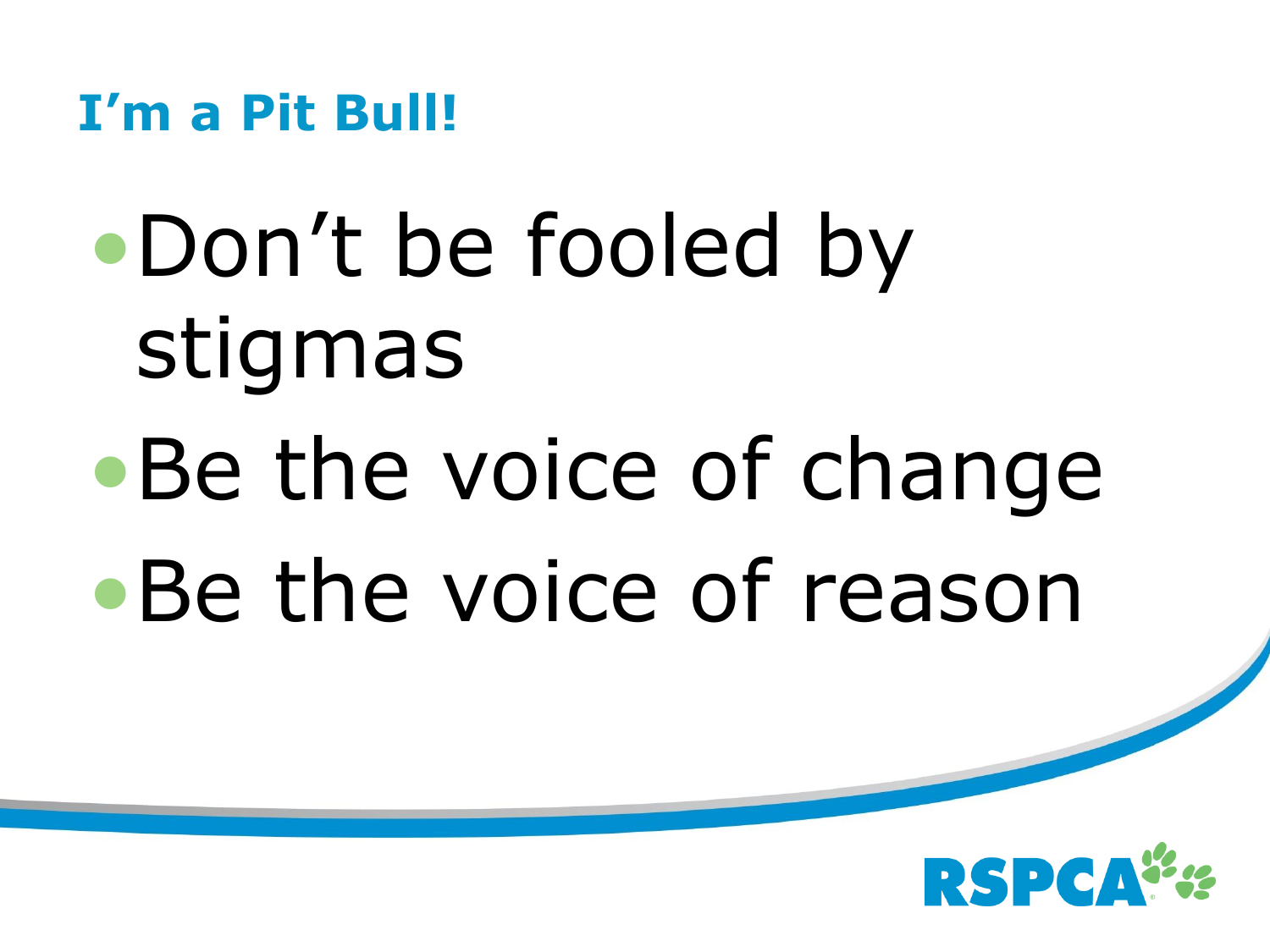### **Our Obstacles**

- Space
- Money
- Resistance to Change
- Why Bother?
- What about my welfare?
- We've tried all that already

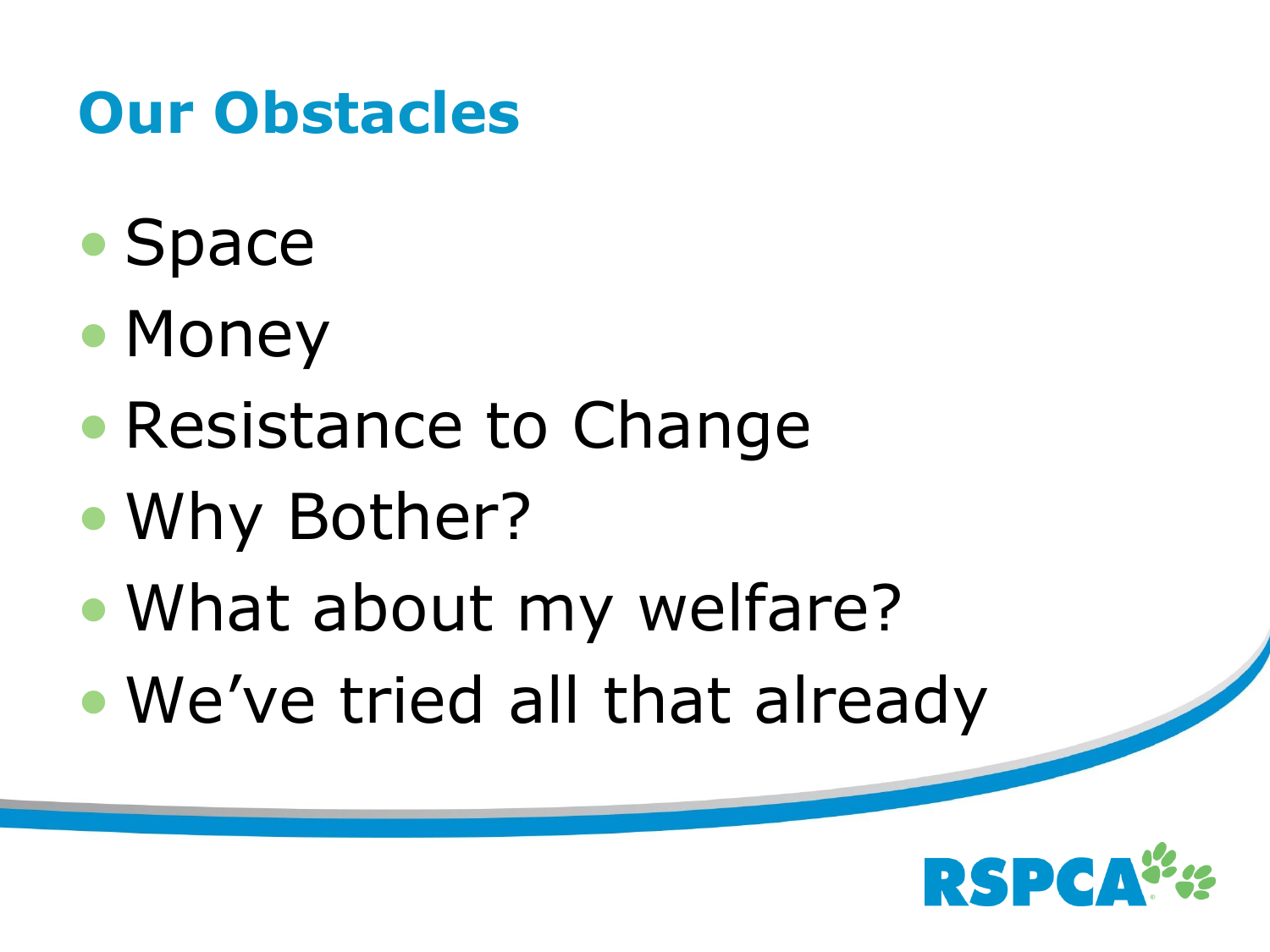### **Space**

- Always an issue. The more you have, the more you can care for, the more disease control issues you face, the higher your salary.
- Wait lists
- Help people help themselves

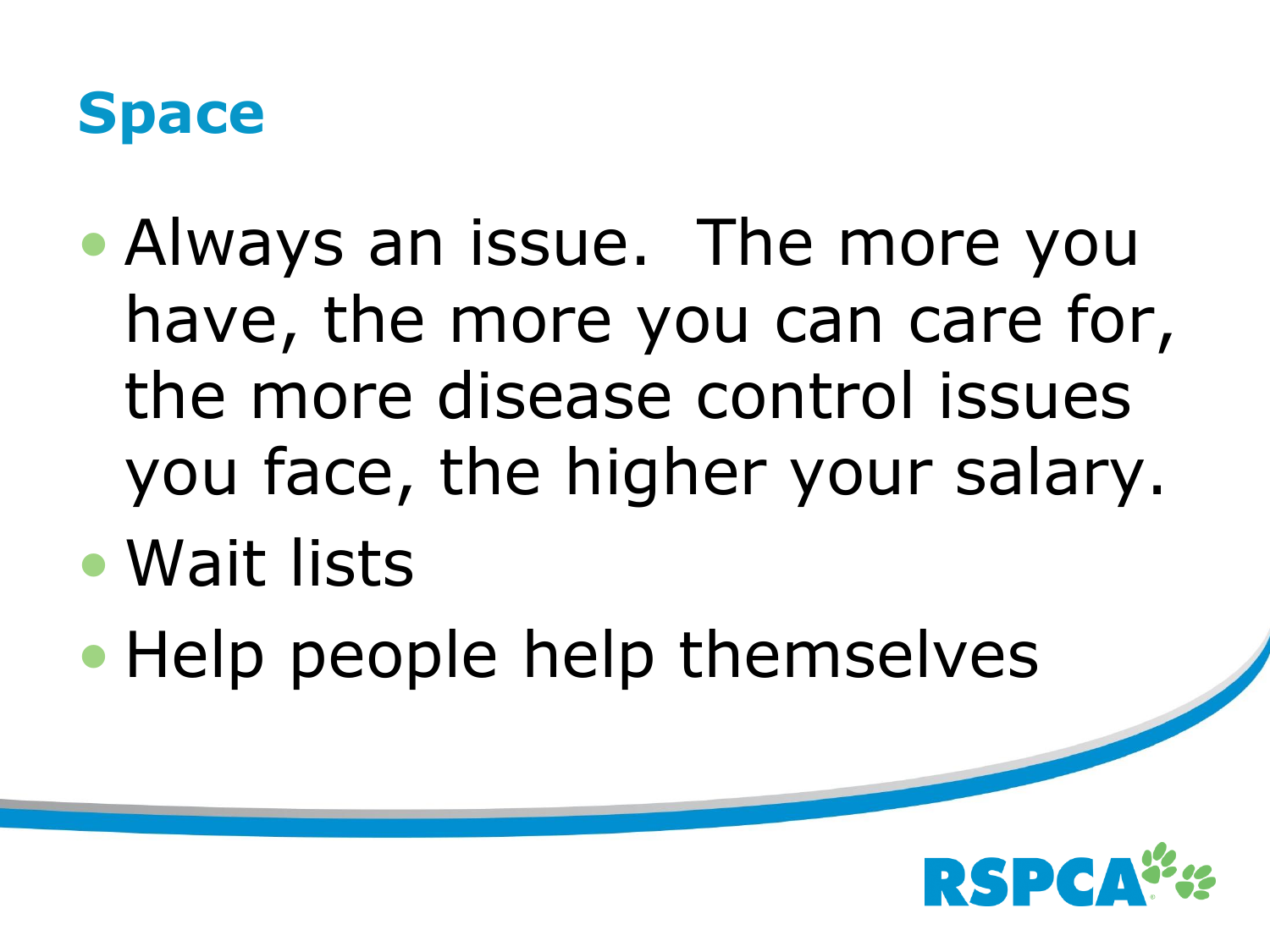

- •Always an issue
- •Good shelter v bad shelter
- •Invest in animal welfare
- •Be vocal about your successes

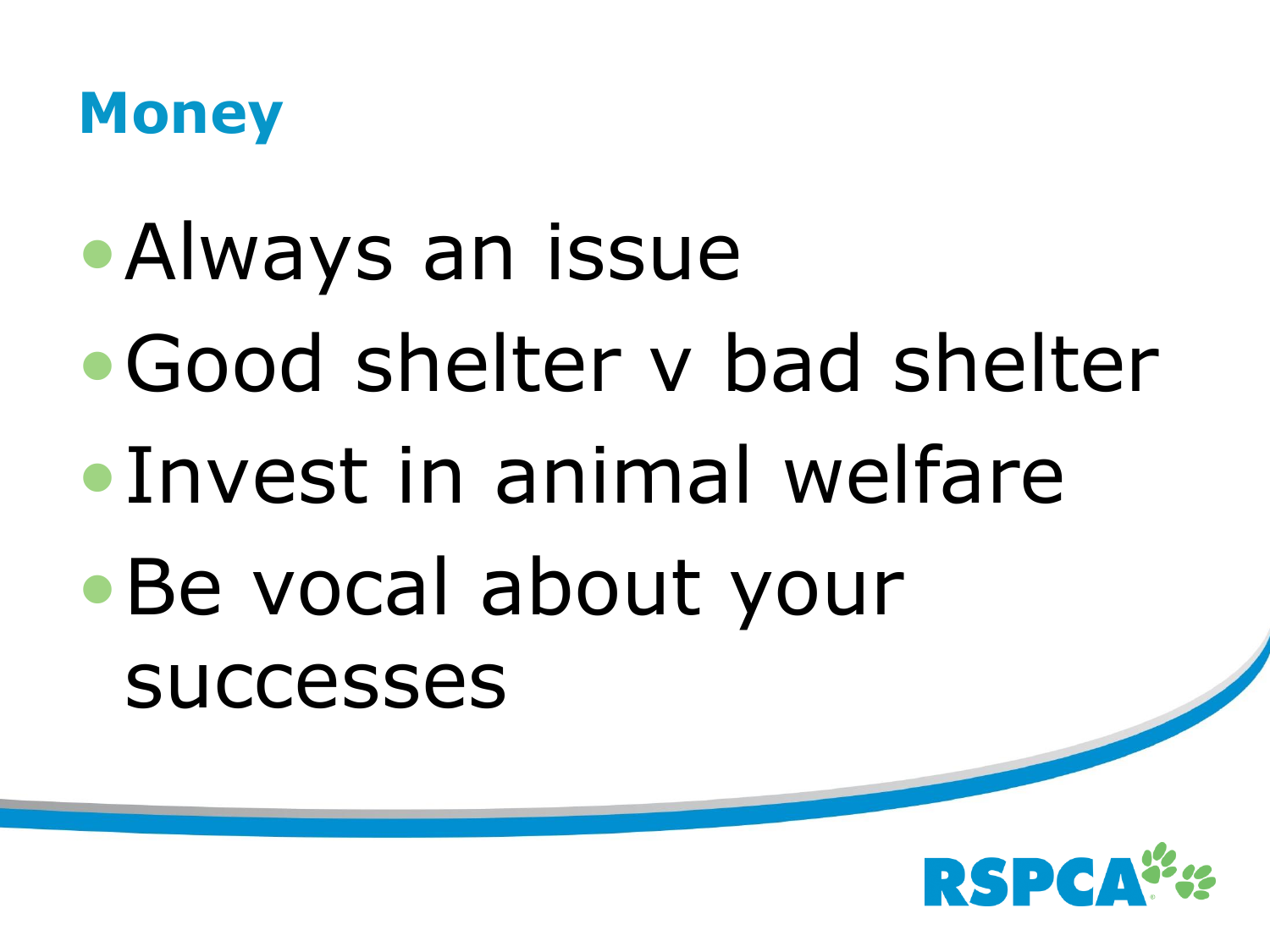### **Resistance to Change**

- •Staff turnover is not a bad thing
- •Some people aren't suited
- •Push through change
- It's better to lose poor staff than compromise animals

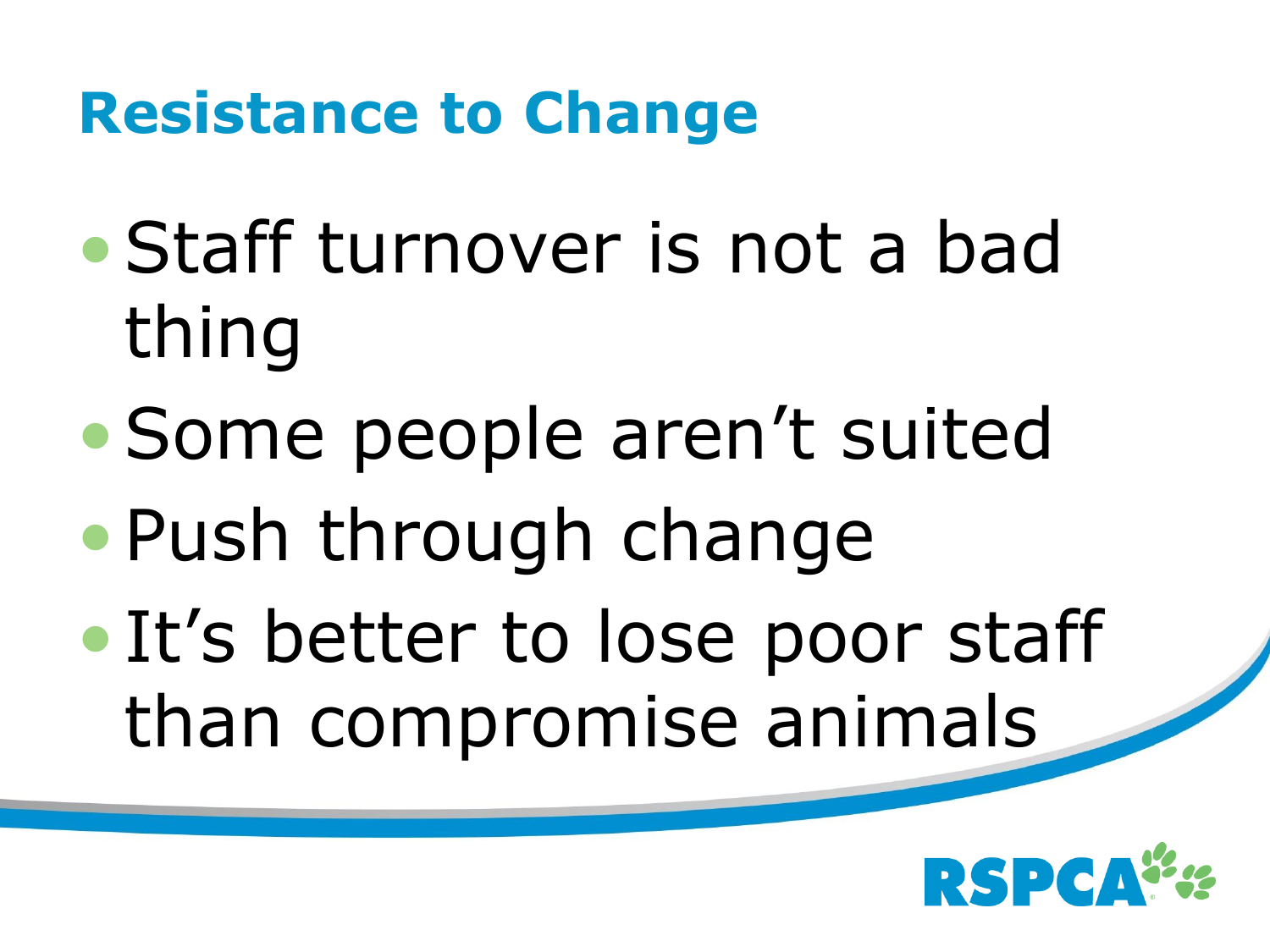### **Why Bother?**

- My first day
- We can fall into the trap of not bothering
- Remove obstacles
- Remove excuses
- Every animal matters

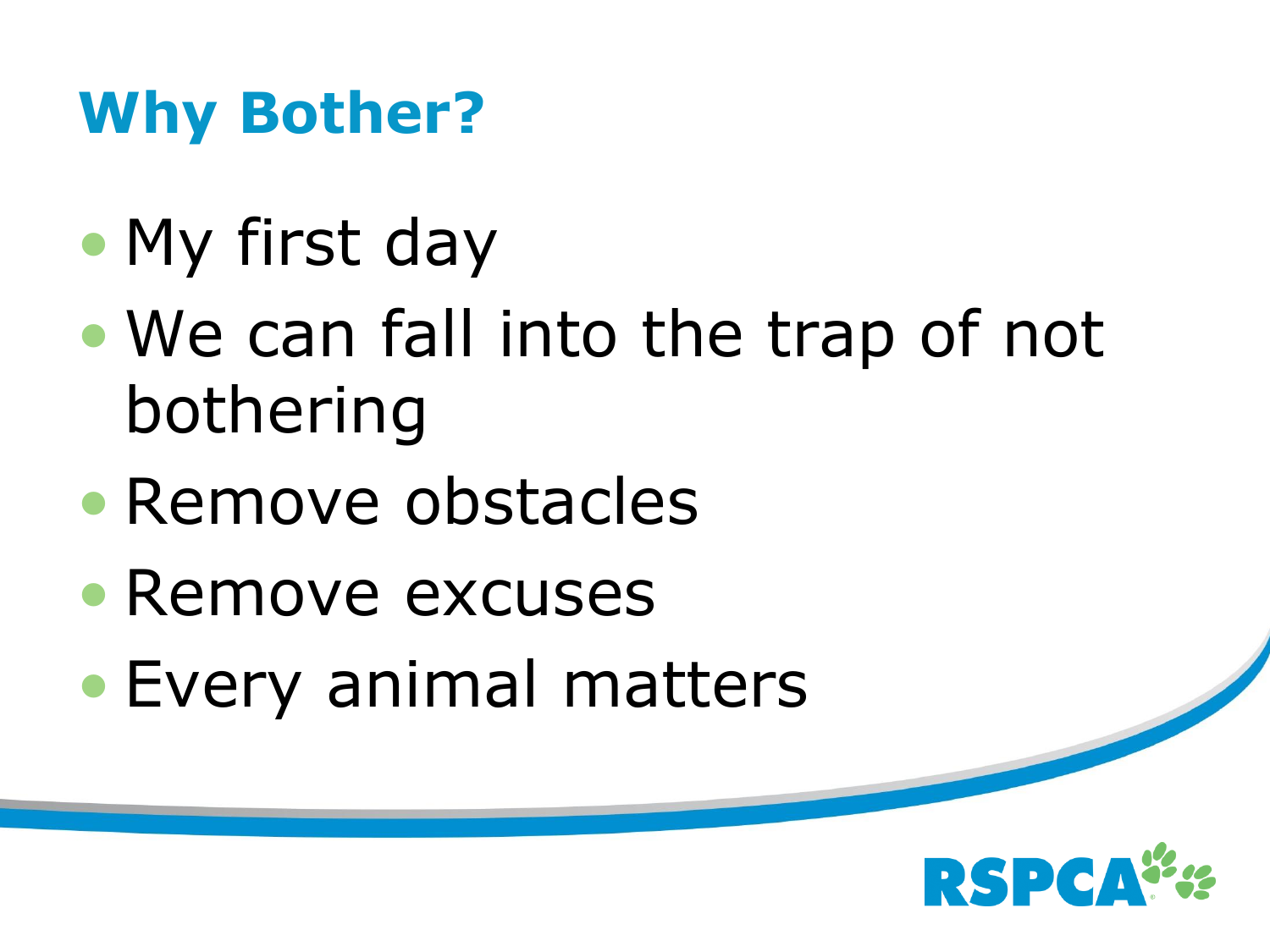### **What about my welfare?**

- •You need a balance
- •Recruitment practices need to screen out poor options
- •Support your team EAP
- •Offer a pressure valve

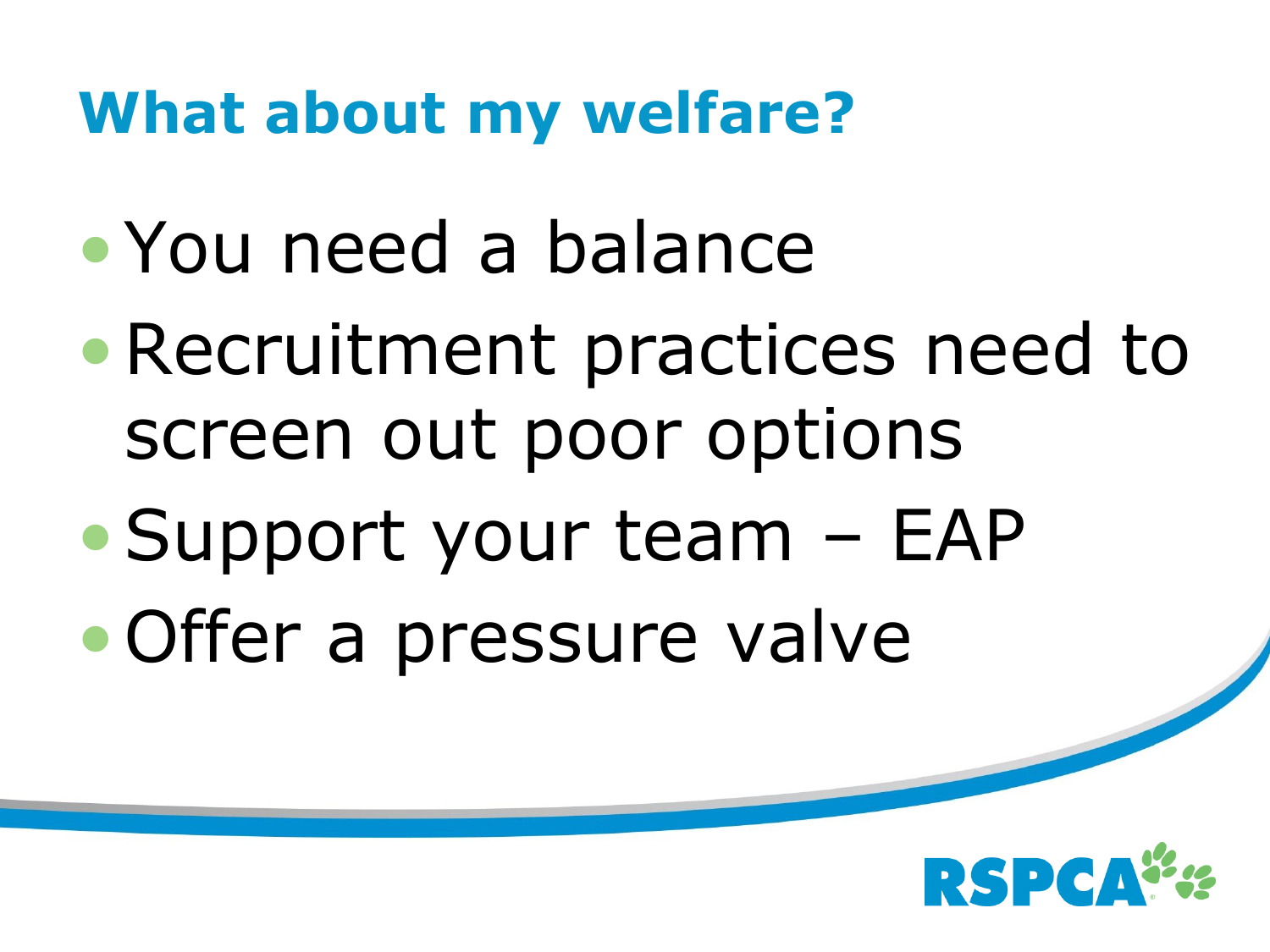### **But we've tried all that!!**

- Have you really?
- Its about trying it all and getting the ingredients right
- RSPCA Tasmania
	- 56% increase in adoptions
	- 20% reduction in euthanasia